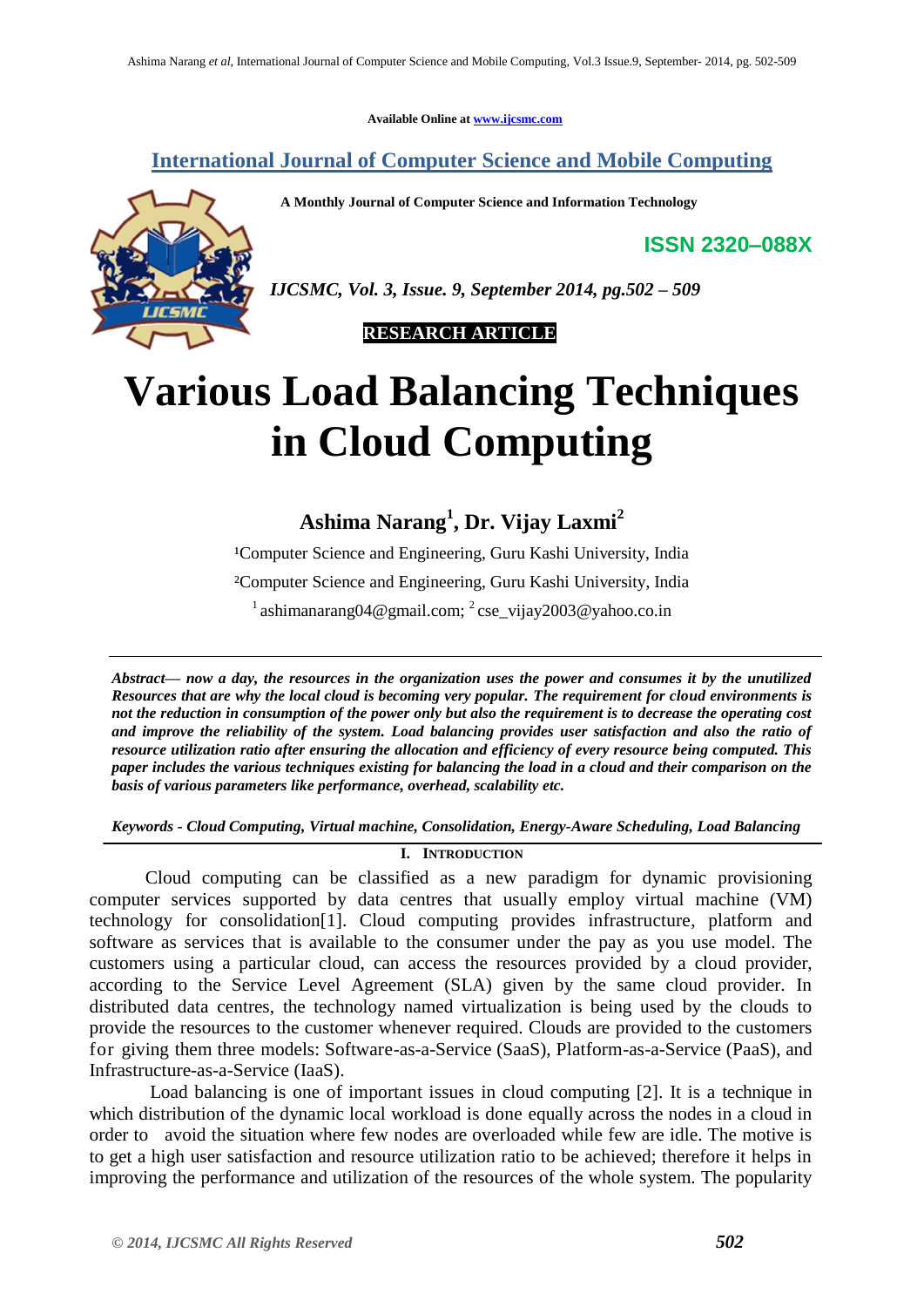of local cloud implementation is increasing due to the fact that commercialized cloud vendor are not much secure according to many organizations. The organizations using the private cloud can use various implementations of cloud computing while implementing their own private cloud. Some possible solutions for the same are Open Nebula [16] or Nimbus [18] or cloudbus[17]. This architecture achieves the availability and also the ease of scalability. The cloud includes several different types of hardware set ups. A cloud is built by single type of hardware; its nature is to expand various hardware types throughout its lifetime. The main part of power consumption in data centres come from computation processing, disk storage, networks and cooling system [15].

This paper is includes Section II Cloud Architecture. Section III describes energy-aware cloud architectural elements. Section IV describes existing load balancing techniques in cloud computing. Section V describes comparison of existing load balancing technique and Section VI conclusion.

## **II. CLOUD ARCHITECTURE**

## **Layers:**

Cloud computing architecture has the below given abstract layers which begins from bottom and works upwards. Figure 1 can be referred for the five layers that are constituted in cloud computing. The bottom most layer is known as the physical hardware (HaaS). The customers using the cloud for this particular layer are mostly the big corporations whose requirements are extremely large amount of Hardware as a Service. As a result, the cloud-provider runs, oversees, and upgrades its subleased hardware for its customers [4].

The next layer coincides of the cloud's software kernel. The layer acts as a path between the data being processed in the layer of Hardware and software infrastructure layer which is operating the hardware. It is the lowest level of abstraction implemented by the cloud's software and its main job is to manage the server's hardware resources while at the same time allowing other programs to run and utilize these same resources. [5]

The layer above the software kernel is the abstraction layer called the software infrastructure. This layer provides basic network resources to the two layers above it so that it can facilitate a new environment in a cloud that can be delivered to end users as an IT services. The services offered in the software infrastructure layer can be divided into three different categories: Computational resources (IaaS), data storage, and communication [5].



Figure: 1 Cloud Computing Architecture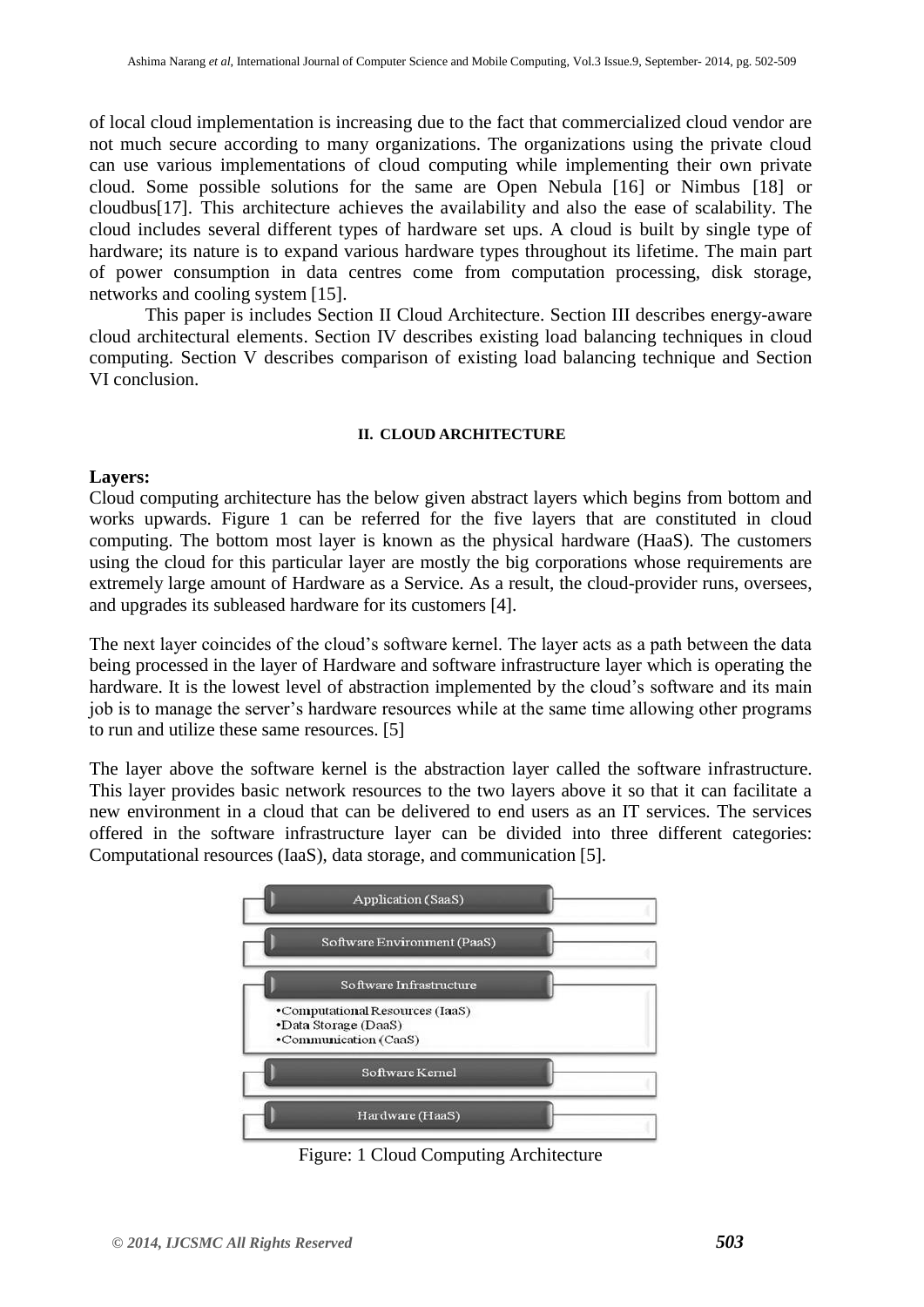#### **III.ENERGY-AWARE CLOUD ARCHITECTURAL ELEMENTS**

Figure 2 shows the high-level architecture for supporting energy-efficient service allocation in Cloud computing infrastructure [11]. There are four entities included:

**a)** *Consumers/Brokers***:** Cloud consumers or their brokers request a service anywhere around the world to the Cloud. An important notice makes the difference between Cloud consumers and users of the deployed cloud services. For example, a company deploying a Web application can be a consumer that represents different workload as per the different number of "users" using it.



**Figure 2:** High-level system architectural framework

**b)** *Green Resource Allocator***:** This is an interface between the Cloud infrastructure and consumers. It needs interaction for supporting energy- efficient resource management of the following components:

• *Green Negotiator*: To finalize the SLA, it negotiates with the consumers/brokers with specified prices and penalties (for violations of SLA) between the Cloud provider and consumer depending on the consumer's QoS requirements and energy saving schemes. In case of Web applications, for instance, QoS metric can be 95% of requests being served in less than 3 Seconds.[22]

• *Service Analyser*: Interprets and analyses the service requirements of a submitted request before deciding whether to accept or reject it. Hence, it needs the latest load and energy information from VM Manager and Energy Monitor respectively.

• *Consumer Profiler*: Gathers specific characteristics of consumers so that important consumers can be granted special privileges and prioritized over other consumers.

• Pricing: it decides how service requests are charged to manage the supply and demand of computing resources and facilitate in prioritizing service allocations effectively.

• *Energy Monitor*: it determines that which machine power should be on/off.

• *Service Scheduler*: it Assigns requests to VMs and decides the resources for VMs. It also decides when VMs are to be added or removed to meet demand.

•*VM Manager*: the availability of VMs and Their resource entitlements are traced. Also the migrating VMs across physical machines are kept in record by the VM manager

• *Accounting*: Historical usage information helps in improving the decisions of service allocation.

**c)** *VMs***:** Multiple VMs can be dynamically started and stopped on a single physical machine to meet accepted requests, hence providing maximum flexibility to configure various partitions of resources on the same physical machine to different specific requirements of service requests. Multiple VMs can also concurrently run applications based on different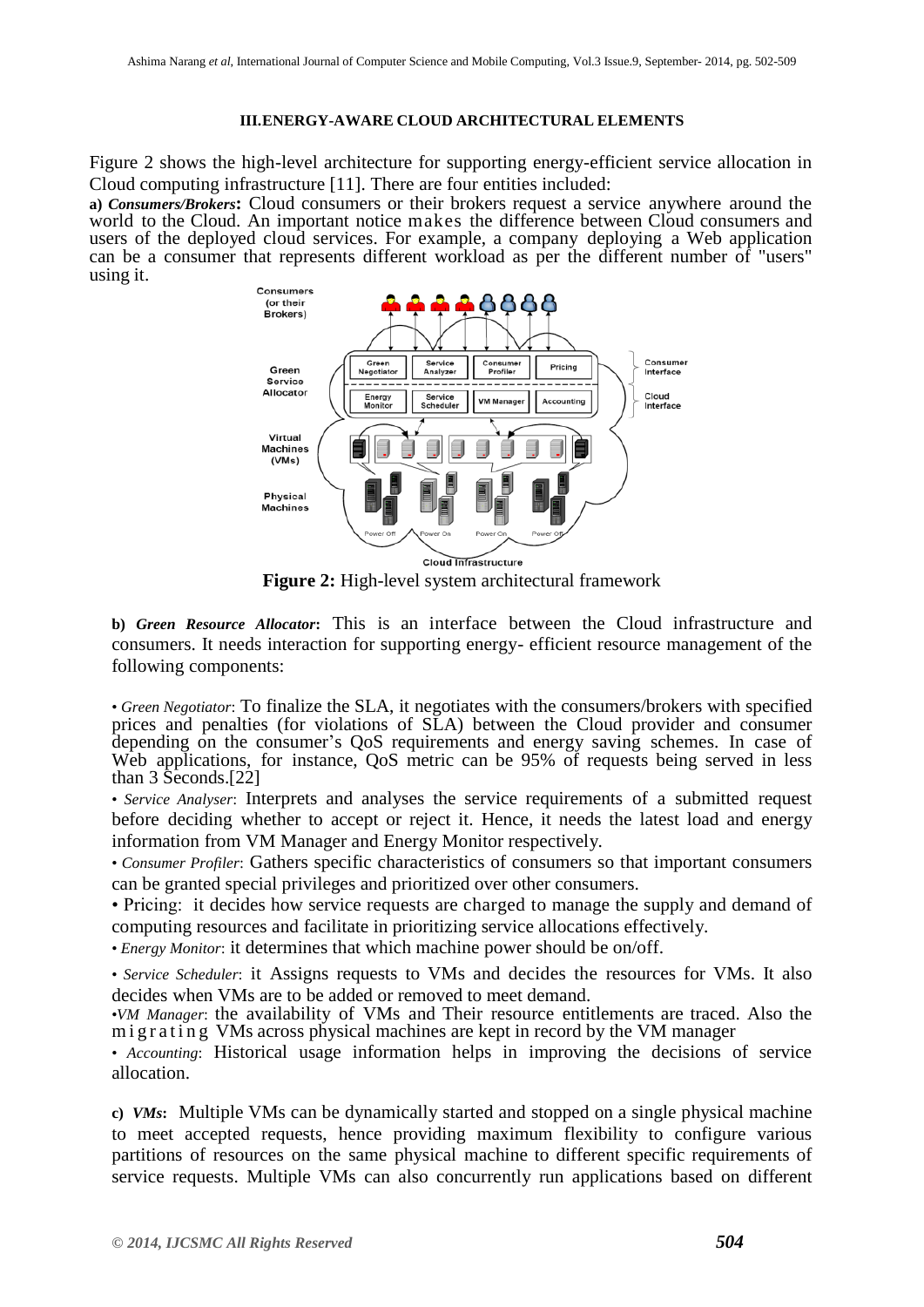operating system environments on a single physical machine. In addition, by dynamically migrating VMs across physical machines, workloads can be consolidated and unused resources can be put on a low-power state, turned off or configured to operate at lowperformance levels (e.g., using DVFS) in order to save energy.

**d)** *Physical Machines***:** The underlying physical computing servers provide hardware infrastructure for creating virtualized resources to meet service demands.

#### **IV.EXISTING LOAD BALANCING TECHNIQUES IN CLOUD COMPUTING**

Following are the various load balancing techniques that are currently being used in cloud computing:

## *A. Dynamic Round-Robin algorithm*

Dynamic Round-Robin [19] method is an extension to the Round-Robin method. It uses two rules that help to consolidate virtual machines. The first rule says that if a virtual machine has finished its assigned job and still other virtual machines are working that are hosted on the same physical machine, then this physical machine is not eligible to accept any new virtual machine. Such physical machines are called "retiring" state physical machines, that means we can only shut down the physical machine after all the other virtual machines finish their execution.

The second rule says that if there is a physical machine in the "retiring" state that is being used for long period of time, then instead of waiting for those virtual machines to finish, the physical machine is forced to transfer all the other virtual machines to other physical machines and then shutdown the first physical machine after the migration of the VMs finishes.<br>The threshold waiting time

is represented by the "retirement threshold". A physical machine will be forced to transfer to all the virtual machines and then shut it down as it is in the retiring state but after the retirement threshold, all the other virtual machines could not finish.

These two rules are used by the Dynamic Round-Robin strategy so as to consolidate virtual machines implemented by the Round-Robin method. According to the first rule, adding extra virtual machines to a retiring physical machine is avoided. According to the second rule, the consolidation process become fast and it enables Dynamic Round-Robin to shutdown physical machines, such that the number of physical machine used to run all virtual machines is reduced , hence the power can be saved.

#### *B. A Hybrid algorithm*

For the conservation of energy, Ching-Chi Lin[19] proposed the combination of Dynamic Round-Robin and First-Fit to form a Hybrid algorithm. The probability distribution (e.g., a normal distribution) is followed and the number of incoming virtual machines is assumed as a function for time. Hybrid algorithm uses virtual machine's incoming rate for the scheduling of virtual machines. The First- Fit is used by the Hybrid method during rush hours to completely utilize the computing power of physical machines, and then it uses the Dynamic Round-Robin for the consolidation of the virtual machines and thus reduce the consumption of the energy in non-rush hours.

#### **C***. Ant colony optimization (ACO)***:**

Kumar Nishant Suggested an algorithm [24] of ant colony optimization. In ACO [24] algorithm when the request in initiated the ant start its movement. Movement of ant is of two ways*:*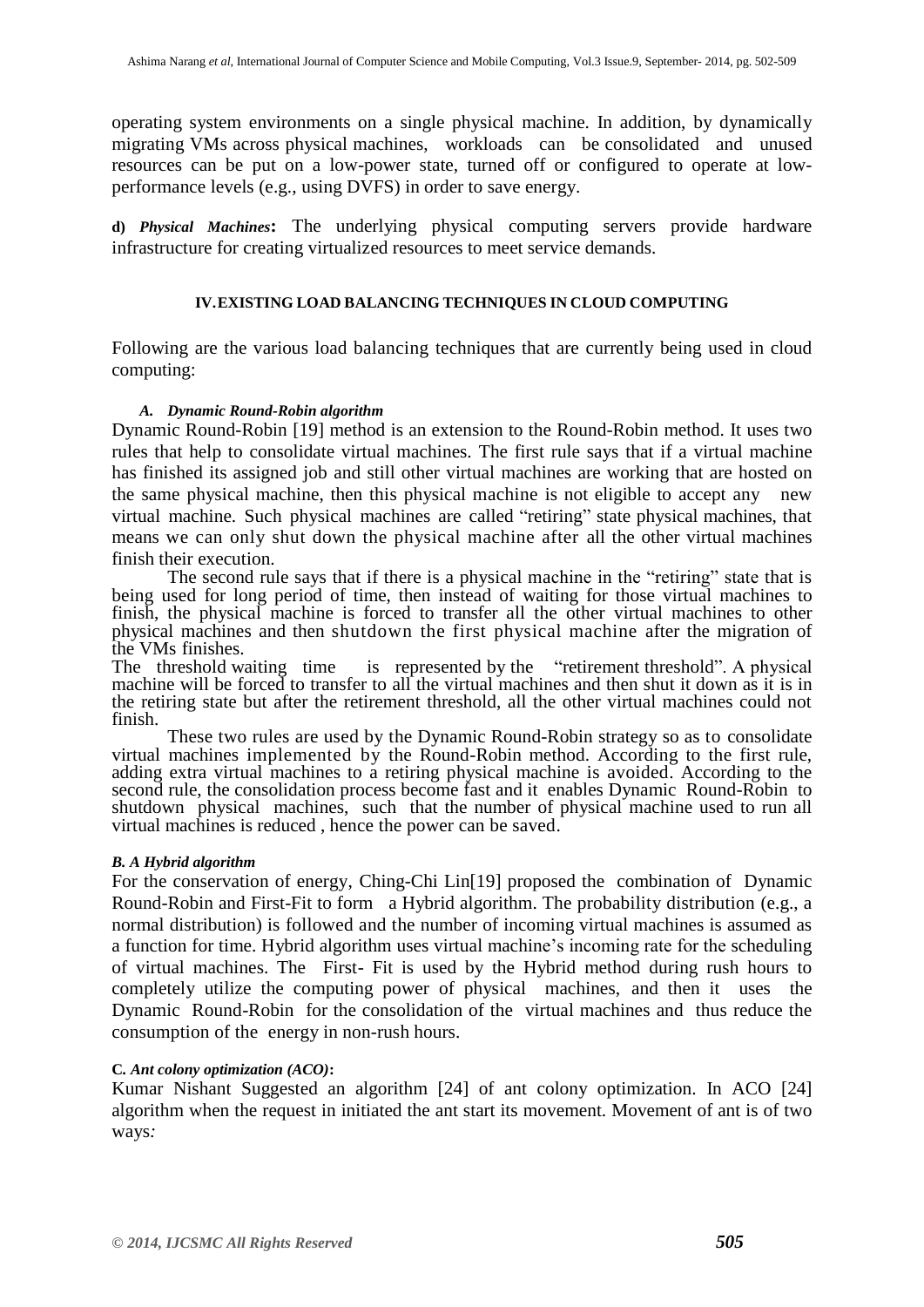*Forward Movement* : Forward Movement means the ant in continuously moving from one overloaded node to another node and check it is overloaded or under loaded ,if ant find an over loaded node it will continuously moving in the forward direction and check each nodes .*Backward Movement*: If an ant find an over loaded node the ant will use the back ward movement to get to the previous node, in the algorithm [24] if ant finds the target node then ant will commit suicide, this algorithm reduced the unnecessary back ward movement ,overcome heterogeneity, is excellent in fault tolerance.

#### *D. Equally Spread Active Execution. (ESCE) algorithm*

The estimation of the job size by the cloud manager and then checking for the for the availability of the virtual machine and also the capacity of the virtual machine. Once the available resource (virtual machine) size and the size of the job matches, then immediately the job scheduler allocates identified virtual machine or resource to the job in a queue. The affect of the ESCE algorithm [3] is that an improvement is seen in the response time and the processing time. The equal distribution of jobs is done, n o w the complete computing system is load balanced and there are no such virtual machines that are underutilized. Due to this merit, there is a reduction in the cost of virtual machine as well as the costof data transfer.

#### *E. Load balancing mechanism based on ant colony and complex network theory (ACCLB) Algorithm*

ACCLB load balancing mechanism [7] based on ant colony and complex network theory from the open cloud computing concepts. The use of the small-world and scale-free characteristics of a complex network is done to achieve efficient load balancing. This technique discourages heterogeneity, is adaptive to dynamic environments, It also encourages fault tolerance and has better scalability that helps in the improvement of the system performance.

#### *F. Load Balancing Min-Min Algorithm (LBMM):*

# Wang suggested an algorithm called LBMM [23].

LBMM has a three level load balancing framework. In first level LBMM architecture is the request manager which is responsible for receiving the task and assigning it to service manager, when the service manager receives the request; it divides it into subtask and assigns the subtask to a service node based on node availability, remaining memory and the transmission rate which is responsible for execution the task.

#### **G.** *Honeybee Foraging Behavior* **-**

M. Randles et al.[25] investigated a decentralized honeybee-based load balancing technique that is a nature-inspired algorithm for self-organization. It achieves global load balancing through local server actions. Performance of the system is enhanced with increased system diversity but throughput is not increased with an increase in system size. It is best suited for the conditions where the diverse population of service types is required.

#### *H. Resource Aware Scheduling Algorithm (RASA)-*

Saeed Parsa and Reza Entezari-Maleki [26] proposed a new task scheduling algorithm RASA. It is composed of two traditional scheduling algorithms; Max-min and Min-min. RASA uses the advantages of Max-min and Min-min algorithms and covers their disadvantages. Though the deadline of each task, arriving rate of the tasks, cost of the task execution on each of the resource, cost of the communication are not considered. The experimental results show that RASA is outperforms the existing scheduling algorithms in large scale distributed systems.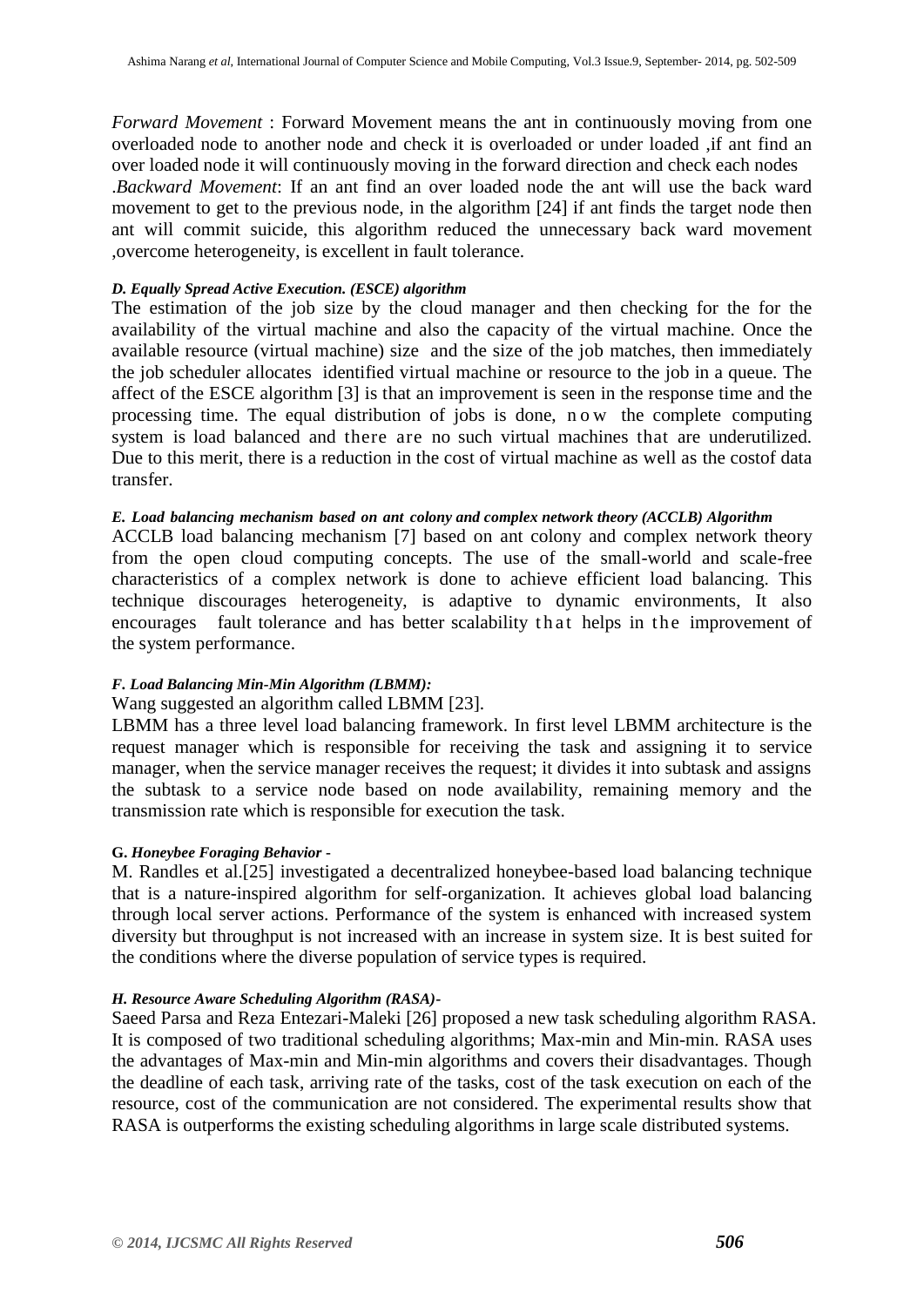#### **V. COMPARISON O F EXISTING LO AD B ALA NCI NG TECHNIQUE**

Below table show the comparative study of different load balancing. Difference made on bass of techniques that are used in respective algorithms, advantages and disadvantages.

| <b>Algorithm</b>                  | <b>Description</b>                                                                          | <b>Advantages</b>                                   |
|-----------------------------------|---------------------------------------------------------------------------------------------|-----------------------------------------------------|
| Dynamic Round-                    | The first rule                                                                              | 1Power consumption is reduced.                      |
| Robin[19]                         | Avoid adding extra virtual machines to a retiring                                           | 2. Save power 3% more than power-                   |
|                                   | physical machine. The second rule speeds up the                                             | sever                                               |
|                                   | consolidation process and enables Dynamic                                                   | implementation                                      |
|                                   | Round-Robin to shutdown physical machines.                                                  |                                                     |
| Hybrid[19]                        | Combination                                                                                 | 1.Reduce                                            |
|                                   | of<br>Dynamic Round Robin and First-Fit                                                     | Power consumption.                                  |
|                                   | algorithms                                                                                  | 2. Easy to implement.                               |
|                                   |                                                                                             | 3. Response time is high.                           |
| ACO[24]                           | There are two types for movements: forward                                                  | 1. Detection of over loaded and under               |
|                                   | and backward. In the both the ant checks the<br>load on the nodes and decides the next move | loaded nodes can be done.                           |
|                                   | over the node being overloaded or under                                                     | 2. Path tracing can be done consequently.           |
|                                   | loaded.                                                                                     |                                                     |
| ESCE[3]                           | random<br>The                                                                               | 1.Response                                          |
|                                   | Selection based distributed problem round                                                   | Time is high.                                       |
|                                   | robin. Selection                                                                            | 2. Processing time also high.                       |
|                                   | Depend<br>on least load.                                                                    | 3. Simple and easy to implement.                    |
| ACCLB[7]                          | Uses small-                                                                                 | 1.Overcomes                                         |
|                                   | world and scale-free characteristics of                                                     | heterogeneity                                       |
|                                   | complex network to achieve                                                                  | 2. Adaptive to dynamic environment                  |
|                                   | better<br>load balancing                                                                    | 3. Excellent in fault tolerance                     |
|                                   |                                                                                             | 4Good scalability                                   |
| Min-Min Algorithm                 | It starts with a set of unassigned tasks. Firstly,                                          | 1. The same pattern is followed again               |
|                                   | minimum time for the completion for all the                                                 | until all the assigned tasks are on the             |
|                                   | tasks is found.                                                                             | resources.                                          |
|                                   | Then the minimum number of times, the                                                       |                                                     |
|                                   | minimum value is selected in which the                                                      |                                                     |
|                                   | minimum times among the tasks on the                                                        |                                                     |
|                                   | resources. After that according to that                                                     |                                                     |
|                                   | minimum time, the scheduling of the task is                                                 |                                                     |
|                                   | done on the corresponding machine<br>It achieves global load balancing through local        |                                                     |
| Honeybee Foraging                 | server actions. Performance of the system is                                                | 1. Best suited for the conditions where the         |
| Behavior                          | enhanced with increased system diversity.                                                   | diverse population.                                 |
|                                   |                                                                                             | 2. Performance of the system is                     |
| Resource                          | of two traditional<br>Composed<br>scheduling                                                | enhanced.<br>1. Outperforms the existing scheduling |
| Aware                             | algorithms; Max-min and Min-min. RASA uses                                                  | algorithms in large scale distributed               |
| Algorithm<br>Scheduling<br>(RASA) | the advantages of Max-min and Min-min                                                       | systems.                                            |
|                                   | algorithms and covers their disadvantages.                                                  | 2. Used to reduce make span                         |

#### TABLE 1: COMPARISONS OF DIFFERENT LOAD BALANCING ALGORITHMS

#### **VI.CONCLUSION AND FUTURE WORK**

Cloud Computing has widely been adopted by the industry or organization though there are many existing issues like Load Balancing, Virtual Machine Consolidation, Energy Management, etc. which have not been fully implemented. Central to these issues is the issue of load balancing, that is required to distribute the excess dynamic local workload equally to all the nodes in the whole Cloud to achieve a high user satisfaction.

In this paper, numerous proposed load balancing algorithms have been compared on the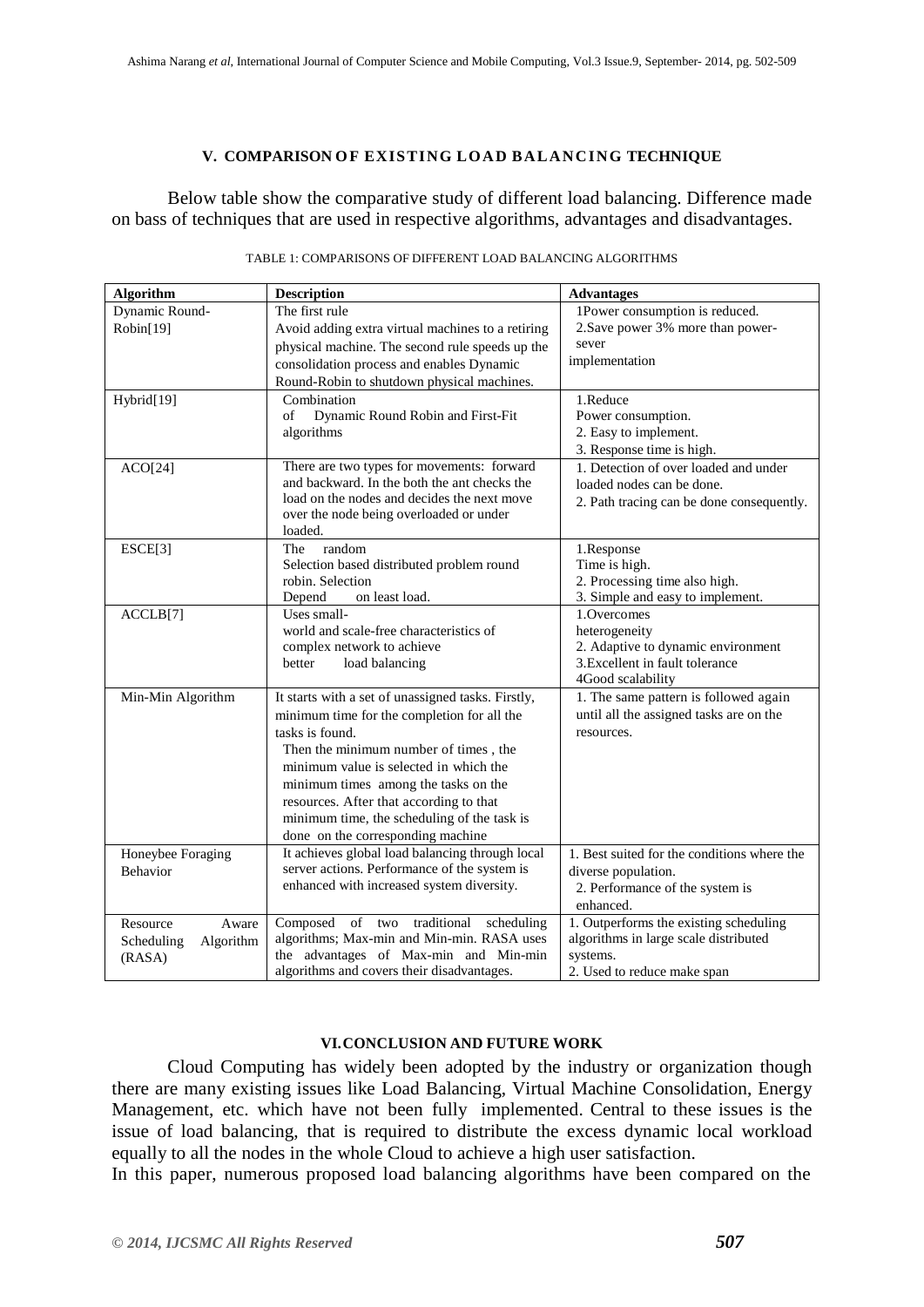basis of their advantages. But still some work need to be done to improve various factors like response time, throughput and scalability. In the next phase of our work, we will try to develop an algorithm which gives better results for load balancing using these parameters and we will compare their results with the existing algorithms.

#### **REFERENCES**

[1]. R. Yamini, *"Power Management In Cloud Computing Using Green Algorithm*", IEEE-International Conference On Advances In Engineering, Science And Management (ICAESM-2012), March 30, 31, 2012.pp-128-133.

[2].R. Yamini, "*Energy Aware Green Task Assignment Algorithm In Clouds"*, International Journal For Research In Science And Advance Technology, Issue-1, Volume-1,pp-23-29.

**[**3]. Jaspreet kaur *"Comparison of load balancing algorithms in a Cloud"* 2012,International Journal of Engineering Research and Applications (IJERA) ISSN: 2248-9622 [www.ijera.com](http://www.ijera.com/) Vol. 2, Issue 3, pp.1169- 1173.

[4].Fei Hu, Meikang Qiu, Jiayin li, Travis Grant, Draw Tylor, Seth McCaleb, Lee Butler and Richard Hamner, *"A Review on Cloud Computing:Design Challenges in Architecture and security"*journal of Computing and Information Technology-CIR 19,2011.

[5]. LizheWang,Jie Tao, Marcel Kunze*"Scientific Cloud Computing:Early Definition and Experience*"The 10thIEEE International Confrrence Computing and Communications 2008.

[6]. Anton Beloglazov, Rajkumar Buyya, *"Managing Overload Host For Dynamic Consolidation Of Virtual Machines Cloud Data Centers Under Quality Of Service Constraints"*, IEEE Transaction On Parallel And Distributed Systems, 2012.

[7]. Zehua Zhang, Xuejie Zhang, *"A Load Balancing Mechanism Bassed On Ant Colony And Compel Network Theory In Open Cloud Computing Federation"*, IEEE- International Conference On Automation, May 2010, pp-240-243.

[8].Makhlouf Hadji, Djamal Zeghlache, *"Minimum Cost Maximum Flow Algorithm For Dynamic Resource Allocation In Cloud"*, IEEE-Fifth International Conference In Cloud Computing, Aug-2012, pp-876-882

[9]. Wenhong Tian, Yong Zhao,Minxian Xu, Chen Jing, *"A Dynamic And Integrated Load Balancing Scheduling Algorithm For Cloud Data Center*", Proceeding of IEEE CCIS Feb2011,pp-311-10].

[10]. Zenon Chaczko , Venkatesh Mahadevan , Shahrzad Aslanzadeh and Christopher Mcdermid *"Availability and Load Balancing in Cloud Computing"*, 2011 International Conference on Computer and Software Modeling IPCSIT vol.14 , IACSIT Press, Singapore.

[11]. Rajkumar Buyya, Anton Beloglazov, and Jemal Abawajy*,"Energy-Efficient Management of Data Center Resources for Cloud Computing: A Vision, Architectural Elements, and Open Challenges"*, Proceedings of the 2010

International Conference on Parallel and Distributed Processing Techniques and Applications (PDPTA 2010), Las Vegas, USA, July 12-15, 2010.

[12]. Trieu C. Chieu, Hoi Chan, *"Dynamic Resource Allocation Via Distributed Decisions In Cloud Environment"*, Eight IEEE International Conference on e-Business Engineering, Sept-2011, pp-125-130.

[13].Sivadon Chaisiri, Bu-Sung Lee, *"Optimization of Resource Provisioning Cost in Cloud Computing"*, IEEE transaction on services computing, vol. 5, No. 2 June 2012

[14].Ayman G. Fayoumi, *"Performance Evaluation of a Cloud Based Load Balancer Severing Pareto Traffic"*, Journal of Theoretical and Applied Information Technology, 15th October 2011. Vol. 32 No.1

[15]. Anton Beloglazov and Rajkumar Buyya, Adaptive Threshold-Based [Approach for Energy-Efficient](http://www.cloudbus.org/papers/AdaptiveVMCloud-MGC2010.pdf) Consolidation of [Virtual Machines in Cloud Data Centers,](http://www.cloudbus.org/papers/AdaptiveVMCloud-MGC2010.pdf) Proceedings of the 8th International Workshop on Middleware for Grids, Clouds and e-Science (MGC 2010, ACM Press, New York, USA), In conjunction with ACM/IFIP/USENIX 11th International Middleware Conference 2010, Bangalore, India, November 29 - December 3, 2010.

[16].*OpenNebula <http://opennibula.org/>*

[17]. *Cloudbus <http://www.cloudbus.org/>*

[18].*Nimbus* 

[19] Ching-Chi Lin, Pangfeng Liu, Jan-Jan Wu. *"Energy- Efficient Virtual Machine Provision Algorithm for Cloud System"*, IEEE 4th International Conference on Cloud Computing,81-88, 09/2011.

[20] Jeffrey M. Galloway, Karl L. Smith, Susan S. Vrbsky. *"Power Aware Load Balancing for Cloud Computing"*, Proceedings of the World Congress on Engineering and Computer Science 2011 Vol. IWCECS 2011, October 19-21, San Francisco, USA,.

[21]. Namarata Swarnkar, Asst. Prof. Atesh Kumar Singh, Dr. R. Shankar, *"A Survey of Load Balancing*